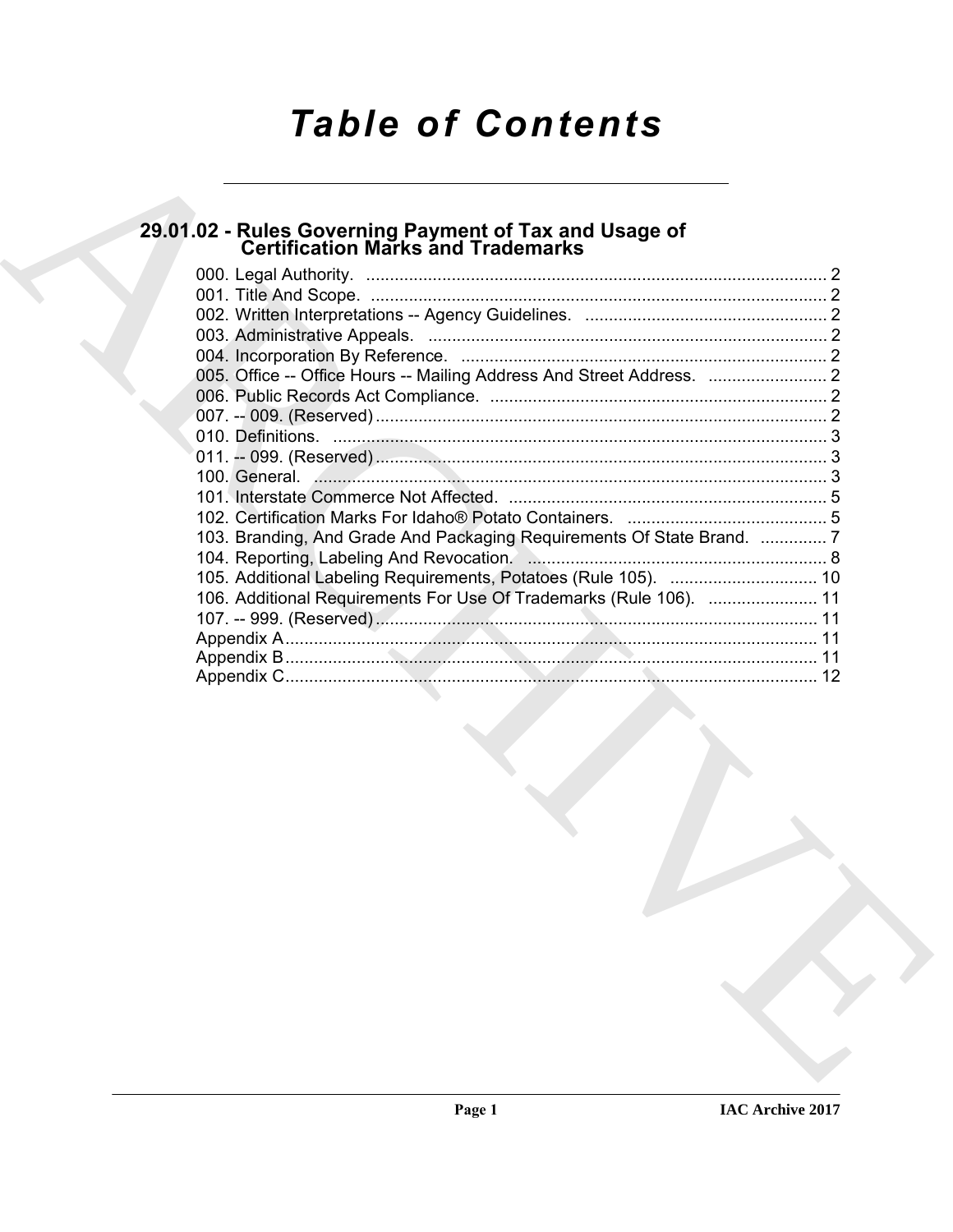#### **IDAPA 29 TITLE 01 CHAPTER 02**

## **29.01.02 - RULES GOVERNING PAYMENT OF TAX AND USAGE OF CERTIFICATION MARKS AND TRADEMARKS**

#### <span id="page-1-1"></span><span id="page-1-0"></span>**000. LEGAL AUTHORITY.**

These rules are adopted under the general legal authority of the Idaho Potato Commission Law, Chapter 12, Title 22, Idaho Code. (3-15-02) Idaho Code. (3-15-02)

# <span id="page-1-2"></span>**001. TITLE AND SCOPE.**

**01. Title**. The title of this chapter is IDAPA 29.01.02, "Rules Governing Payment of Tax and Usage of tion Marks and Trademarks." (3-26-08) Certification Marks and Trademarks."

**Scope**. These rules govern payment of taxes to the Idaho Potato Commission (the Commission); records required to be kept by growers, dealers, handlers, shippers, processors, container manufacturers, and out-ofstate repackers of Idaho® potatoes; use of Certification Marks and Trademarks owned or administered by the Commission; branding of individual potatoes, state brand grade and packing requirements, reporting, labeling and revocation, and additional labeling requirements. revocation, and additional labeling requirements.

**03. Citation**. The official citation of these rules is IDAPA 29.01.02.000, et seq. For example, this rules is cited as IDAPA 29.01.02.001.03. In documents submitted to the Commission or issued by the Commission, these rules may be cited as Idaho Potato Commission "Rules Governing Payment of Tax and Usage of Certification Marks and Trademarks," IDAPA 29.01.02. (3-26-08)

#### <span id="page-1-3"></span>**002. WRITTEN INTERPRETATIONS -- AGENCY GUIDELINES.**

**29.01.02 - RULES OCYENNER 02**<br> **CHAPTER 02**<br> **CHAPTER CONFIDENTIAL CONFIDENTS OF TAX AND USAGE OF<br>
THE CALL ATTENTIFICATION MARKS AND TRADEMARKS<br>
(III). IT AND NOTE TO CONFIDENT CONFIDENTS OF TAXING A CONFIDENT CONFIDENT** For rulemakings conducted before July 1, 1993, written interpretations to these rules in the form of explanatory comments accompanying the order of proposed rulemaking and review of comments submitted in the order adopting these rules are maintained in the files of the Secretary of the Idaho Potato Commission and are available from the office of the Commission Secretary. For rulemakings conducted after July 1, 1993, written interpretations to these rules in the form of explanatory comments accompanying the notice of proposed rulemaking that originally proposed the rules and review of comments submitted in the rulemaking decision adopting these rules maintained in the files of the Secretary of the Idaho Potato Commission and are available from the office of the Commission Secretary. The Commission Secretary may be contacted in writing at the Idaho Potato Commission, P.O. Box 1670, Eagle, Idaho 83616, or may be reached by telephone at (208) 334-2350. (3-26-08)

#### <span id="page-1-4"></span>**003. ADMINISTRATIVE APPEALS.**

Administrative appeals are governed under the Commission's Rules of Procedure, IDAPA 29.01.01.000, et seq. (3-15-02)

#### <span id="page-1-5"></span>**004. INCORPORATION BY REFERENCE.**

There are no documents incorporated by reference into these rules. (3-15-02)

# <span id="page-1-6"></span>**005. OFFICE -- OFFICE HOURS -- MAILING ADDRESS AND STREET ADDRESS.**

The principal office of the Commission is in Eagle, Idaho. This office is open from 8 a.m. to 5 p.m., except Saturday, Sunday and legal holidays. The Commission's telephone number is (208) 334-2350. The Commission's FAX number is (208) 334-2274. The Commission's mailing address: Idaho Potato Commission, Post Office Box 1670, Eagle, Idaho 83616. The street address of the Commission is: 661 S. Rivershore Lane, Suite 230, Eagle, Idaho 83616. All documents filed in all proceedings must be filed with the Commission at one (1) of these addresses. (3-26-08) documents filed in all proceedings must be filed with the Commission at one (1) of these addresses.

#### <span id="page-1-7"></span>PUBLIC RECORDS ACT COMPLIANCE.

Except as provided by Rules 52, 233, and law, all materials filed with the Commission pursuant to these rules and all materials issued by the Commission pursuant to these rules are public documents subject to inspection, examination and copying. (3-26-08)  $(3-26-08)$ 

### <span id="page-1-8"></span>**007. -- 009. (RESERVED)**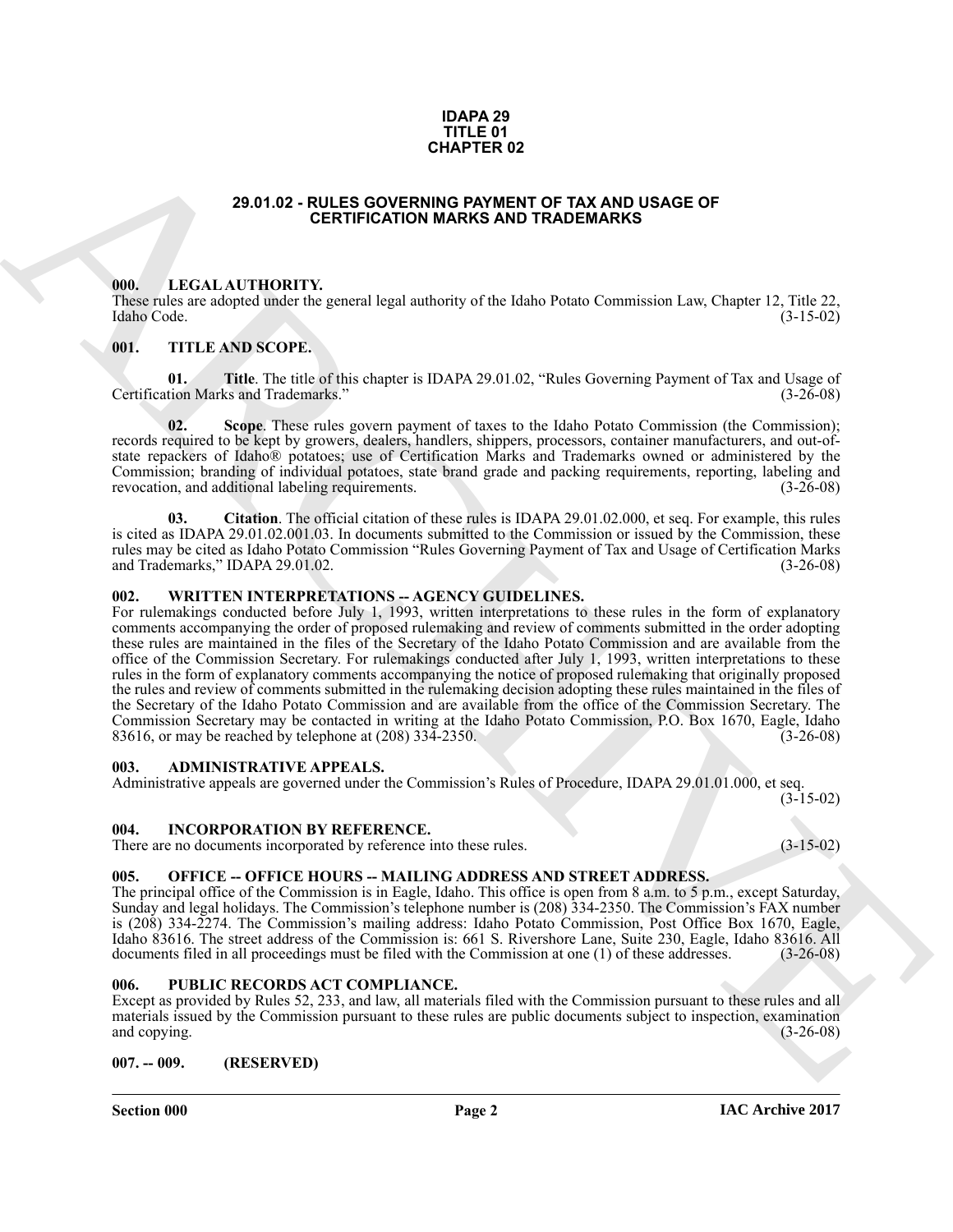<span id="page-2-3"></span><span id="page-2-0"></span>**010. DEFINITIONS.**

As defined in Section 22-1204, Idaho Code, and stated as follows: (4-9-09) (4-9-09)

<span id="page-2-5"></span><span id="page-2-4"></span>**01. Commission**. The Idaho Potato Commission. (4-9-09)

**02. Dealer**. Any person engaged in the business of buying, receiving, processing, or selling potatoes for profit or remuneration.

**03.** Grower. Any person who is actively engaged in the production of farm products, primarily and who is not engaged in the shipping or processing of potatoes. (4-9-09) potatoes, and who is not engaged in the shipping or processing of potatoes.

<span id="page-2-8"></span><span id="page-2-7"></span><span id="page-2-6"></span>**04. Handler**. Any person processing potatoes or handling them in the primary channel of trade.

 $(4-9-09)$ 

**05. Hundredweight**. Each one hundred (100) pound unit or combination of packages making a one (100) pound unit of any shipment of potatoes based on invoice and/or bill of lading records. (4-9-09) hundred (100) pound unit of any shipment of potatoes based on invoice and/or bill of lading records.

<span id="page-2-11"></span><span id="page-2-10"></span><span id="page-2-9"></span>**06. Person**. An individual, partnership, corporation, association, grower and/or any other business unit. (4-9-09)

**07. Potatoes**. Includes only potatoes exclusively sold or intended for human consumption and grown in the state of Idaho.

**08. Primary Channel of Trade**. Potatoes shall be deemed to be delivered for shipment into the primary channel of trade when any such potatoes are sold or delivered for shipment, or delivered for canning and/or processing into by-products. (4-9-09) processing into by-products.

<span id="page-2-12"></span>**09.** Processing. Changing the form of potatoes from the raw or natural state into a product for human (4-9-09) consumption.

<span id="page-2-13"></span>**10. Processor**. Any person who is actively engaged in the processing of potatoes for human (4-9-09) consumption.

<span id="page-2-14"></span>**11. Shipment**. A shipment of potatoes shall be deemed to take place when the potatoes are loaded within the state of Idaho, in a car, bulk, truck or other conveyance in which the potatoes are to be transported for sale<br>(4-9-09) or otherwise. (4-9-09)

<span id="page-2-15"></span>**12. Shipper**. Any person who is properly licensed under federal and state laws and actively engaged in the packing and shipping of potatoes in the primary channel of trade in interstate commerce, and who ships more than<br>(4-9-09) (4-9-09) he produces. (4-9-09)

<span id="page-2-16"></span>**13. Tax**. An assessment levied on potatoes for the sole purpose of financing the commission's activities in carrying out the purposes of Title 22, Chapter 12, Idaho Code on behalf of the potato industry in Idaho. (4-9-09)

#### <span id="page-2-1"></span>**011. -- 099. (RESERVED)**

#### <span id="page-2-18"></span><span id="page-2-17"></span><span id="page-2-2"></span>**100. GENERAL.**

<span id="page-2-19"></span>**Potato Tax**. All potatoes grown in Idaho, no matter how grown (i.e. by conventional, organic, or other methods) and no matter what variety (i.e. russet, red, yellow, specialty, or other variety) are subject to the potato tax imposed by Section 22-1211, Idaho Code. (4-9-09)

Gotio Pointe Commission Commission Commission Commission Commission Commission Commission Commission Commission Commission Commission Commission Commission Commission Commission Commission Commission Commission Commission **02. Potato Tax Base Rate and Additional Tax**. A base tax of four cents (\$0.04) per hundredweight is imposed by statute on all potatoes grown in Idaho. In addition, an additional tax of eleven cents (\$0.11) per hundredweight may be imposed upon a determination by at least two-thirds (2/3) of commission members that the anticipated expenditures for the fiscal year following the year in which the determination is made will exceed the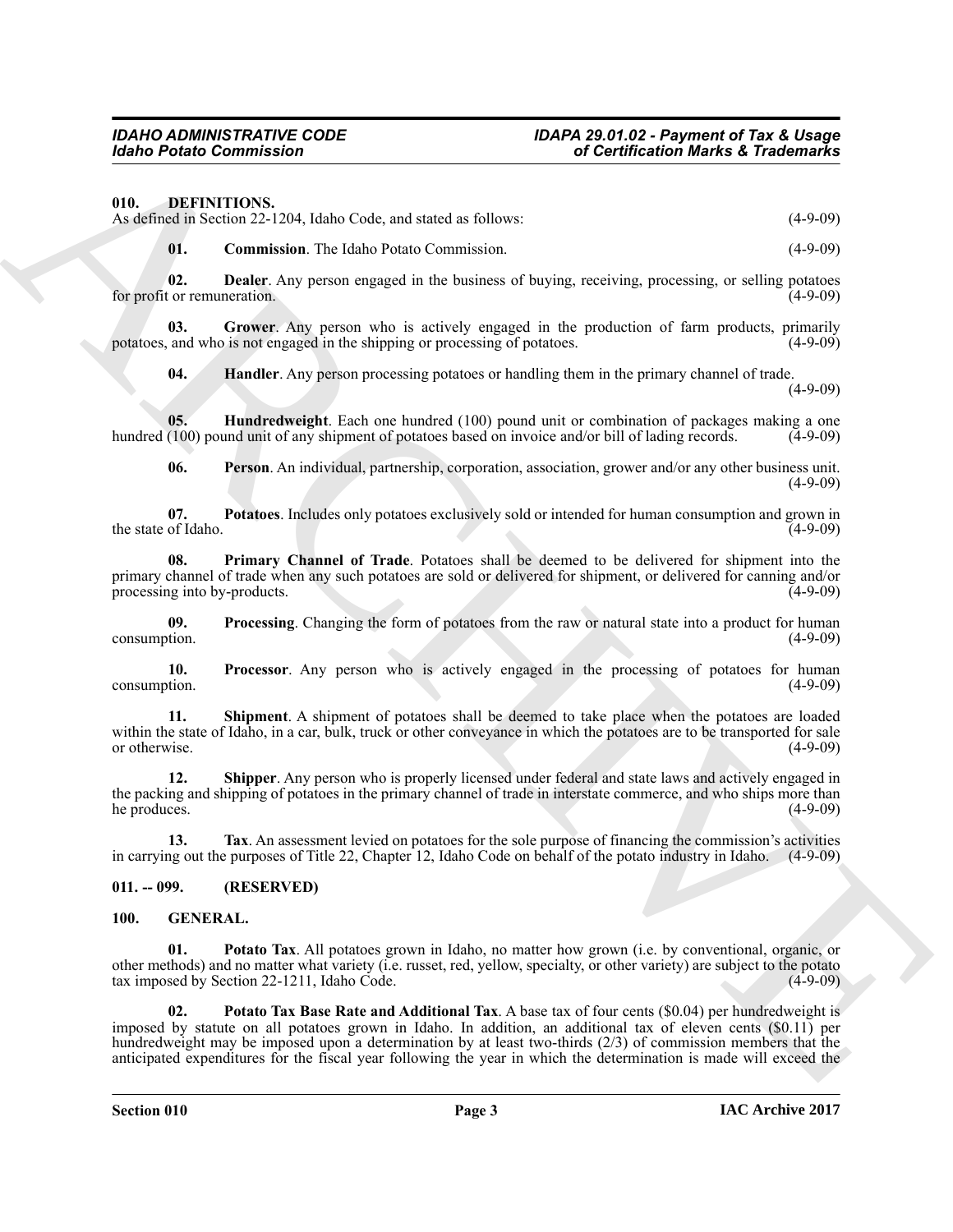anticipated tax revenues to be collected from the four cents (\$0.04) base tax rate. (4-9-09)

<span id="page-3-2"></span>**03. Potato Tax Due Date and Responsible Party**. The potato tax is due when potatoes are first handled in the primary channels of trade and must be paid not later than the fifteenth day of the next month. The first person selling or otherwise delivering potatoes into primary channels of trade is responsible for and must pay the full potato tax. However, if the first person is a dealer or shipper handling potatoes grown by another, he may charge back to the person he acquired the potatoes from sixty percent (60%) of the potato tax. The charge back does not reduce the first person's tax liability due to the commission. (4-9-09)

<span id="page-3-1"></span>Growers', Dealers', Handlers', Shippers', Processors', Container Manufacturers', and Out-<br> **Carriers' Records**. Idaho Potato Commission Tax Report Forms - Audits - Inspections. (4-9-09) of-State Repackers' Records. Idaho Potato Commission Tax Report Forms - Audits - Inspections.

**a.** Every dealer or handler including out-of-state repackers shall keep a complete and accurate record of all potatoes handled in the primary channels of trade. Such record shall be in such form as the Commission's Executive Director, duly authorized agent, representative or employee shall prescribe. (4-9-09)

**b.** In addition to such other information that the Executive Director, duly authorized agent, representative or employee requires, each grower, dealer, handler, shipper, processor, container manufacturer, and out-of-state repacker shall keep records that segregates purchases and sales of Idaho® potatoes by calendar month; records of inventories of Idaho® potatoes by calendar month; and records of inventories of containers bearing the registered Certification Marks of the Commission by calendar month. Such records shall be preserved for a minimum period of two (2) years and shall be open to inspection at any time upon written or oral request or demand by the Commission or its duly authorized agents, representatives, or employees. (4-9-09) Commission or its duly authorized agents, representatives, or employees.

Monito Praise Commission 16 Contribute the result of the result of the set of the set of the set of the set of the set of the set of the set of the set of the set of the set of the set of the set of the set of the set of **c.** The Commission's duly authorized agent, representative or employee may enter upon the premises of any grower, dealer, handler, out-of-state repacker, container manufacturer, processor or any other license agreement holder of Idaho® potatoes and examine or cause to be examined any books, papers, records, ledgers, purchase journals, sales journals, electronically and/or magnetically recorded data, computers and computer records or memoranda bearing upon the amount of taxes payable or the correct usage of any Idaho Trade or Certification Mark, and to secure any other information directly or indirectly concerned with the enforcement of Chapter 12, Title 22, Idaho Code, all rules adopted pursuant thereto and all licensing agreements entered into with the Commission. The Commission's duly authorized agents, representatives or employees may also inspect and take samples of any potatoes, potato products or containers from the premises used by a grower, dealer, handler, shipper, processor, container manufacturer, or out-of-state repacker. Regular audits shall be routinely performed by the Commission or its duly authorized agents, representatives, or employees to assure adherence with these rules. In addition, compliance audits may take place at any time. For further requirements see Section 22-1212, Idaho Code. (3-26-08)

<span id="page-3-0"></span>**05. Calculation of Tax Due**. All first handlers of Idaho® Grown potatoes shall pay the total tax due on all potatoes handled by them on a net weight basis. Net weight shall be determined by subtracting from the gross scale weight the dirt, rock, other foreign material only, and potatoes that are not used for human consumption. The amount of tax due is the tax rate currently imposed pursuant to Rule 100.03 multiplied by the net hundredweight (cwt). The following diagram illustrates the manner in which the formula is to be applied:

| Gross<br>Scale<br>$\mathsf{L}\mathsf{ess}$<br>Weight | Dirt, rock, other<br>foreign material, and<br>potatoes not used for<br>human consumption | $\equiv$ | Net CWT (Hundred-<br>weight) upon which<br>tax is due |  | Тах<br>Rate | Ξ | Tax Amount<br>Due |
|------------------------------------------------------|------------------------------------------------------------------------------------------|----------|-------------------------------------------------------|--|-------------|---|-------------------|
|------------------------------------------------------|------------------------------------------------------------------------------------------|----------|-------------------------------------------------------|--|-------------|---|-------------------|

 $(4-9-09)$ 

<span id="page-3-3"></span>**06. Tax Reports to Be Made by Growers, Dealers, Handlers, Shippers and Processors**. A report on a form approved by the Commission, showing total weight handled for a given period of time and the Idaho Potato Commission tax due are to be sent to the Idaho Potato Commission office with the tax payment. These reports are to be made on forms furnished by the Commission and shall show such other information as the Commission may require.  $(3-26-08)$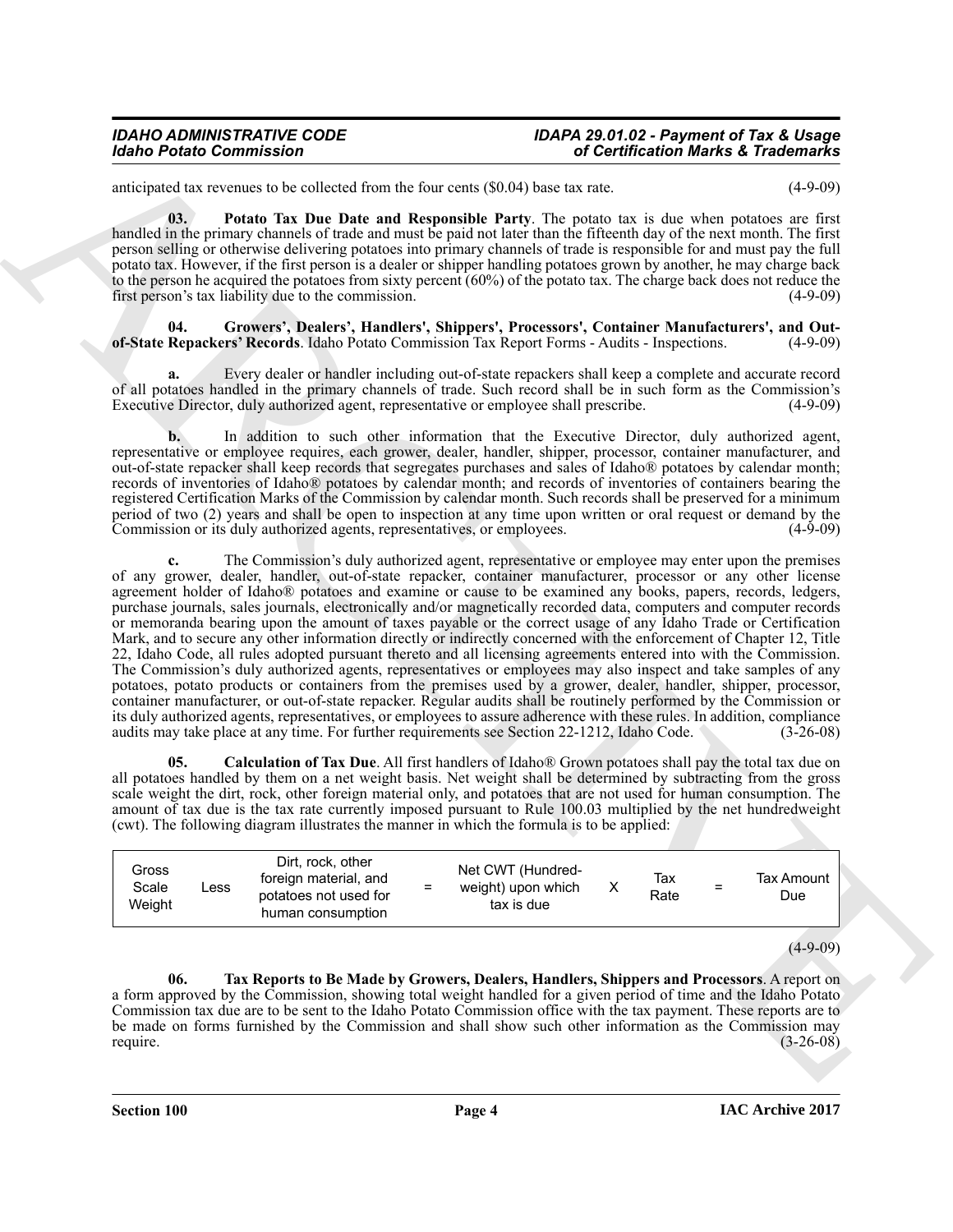### <span id="page-4-12"></span><span id="page-4-0"></span>**101. INTERSTATE COMMERCE NOT AFFECTED.**

These rules shall not apply to interstate commerce except to the extent that the Constitution and laws of the United States permit them to apply to interstate commerce. (7-1-93) States permit them to apply to interstate commerce.

### <span id="page-4-4"></span><span id="page-4-2"></span><span id="page-4-1"></span>**102. CERTIFICATION MARKS FOR IDAHO® POTATO CONTAINERS.**

Monora Dentrois Construction Market Construction Market Construction Market Eradiomistics (and the set of the set of the set of the set of the set of the set of the set of the set of the set of the set of the set of the s **01. Containers**. All potatoes grown in Idaho and packed or repacked in containers in or outside of the state of Idaho shall be in containers printed, labeled or stenciled in a plain and legible manner with one (1) of the Commission's registered Certification Marks, and a "GROWN IN IDAHO®" Certification Mark. An exact reproduction of the Commission's Certification Marks appears in appendix A. Certification Marks may not be stamped on any Idaho® potato container without a temporary written variance. No container may use a "Check Off" box format for state of origin. All containers must use Idaho specific approved produce code identification numbers, where the same have been obtained and approved. No container of Idaho® potatoes or potato products may be manufactured or used without prior written approval of the Commission or its employee. No Seal, Trademark, Certification Mark, brand, or similar device used to promote potatoes not grown in Idaho can be placed on a container. (4-11-15)

**a.** Upon written application, the Idaho Potato Commission may grant a variance from these rules for special purpose shipments for charity, certified seed, experimentation and processing. If a variance is granted, the applicant shall comply with all terms and conditions of such variance. If applicable, the application shall be accompanied by a valid Certificate of Privilege issued by the Idaho and Eastern Oregon Potato Committee, and the applicant shall furnish copies of all of the reports required by the Idaho and Eastern Oregon Potato Committee to the Idaho Potato Commission. (3-26-08) Idaho Potato Commission.

<span id="page-4-6"></span>**02.** Marks. No person, firm or corporation packing or repacking potatoes or potato products outside of the state of Idaho shall use any of the Commission's Certification Marks on any containers of potatoes or potato products packed or repacked outside the state of Idaho unless they have first executed an agreement for the use of the Certification Marks with the Idaho Potato Commission, and unless they are actually packing or repacking in such containers Idaho grown potatoes or potato products made from Idaho, grown potatoes. (3-30-01) containers Idaho grown potatoes or potato products made from Idaho, grown potatoes.

<span id="page-4-3"></span>**03. Agreement**. No person, including without limitation manufacturers, container manufacturers, growers, shippers, processors and repackers, shall use or reproduce any of the Commission's Certification Marks on any container without first executing an agreement for the use of the marks with the Idaho Potato Commission.

(7-1-93)

<span id="page-4-10"></span>**04. Recognition**. Whenever the "GROWN IN IDAHO®," "IDAHO®," or other Certification Marks are used, recognition must be given that the marks are registered under the appropriate Federal statute. This recognition must be: by printing a legible capital "R" inside a circle ®, immediately after the word "IDAHO" or where designated by a duly authorized employee of the Commission. (3-26-08)

<span id="page-4-7"></span>**05.** No Certification Mark. No Certification Mark shall be incorporated into any private label, brand ut shall be portraved without embellishment as shown in appendix A. (3-30-01) or seal but shall be portrayed without embellishment as shown in appendix A.

<span id="page-4-8"></span>**06.** Not Incorporated. The word "IDAHO®," shall not be incorporated into any private label, brand or seal unless such label, brand or seal was registered with the U.S. Patent Office prior to January 1, 1966. (3-26-08)

<span id="page-4-11"></span>**Size**. A Certification Mark shall be used on the front of a one hundred pound (100) sack type container, it shall not be less than five (5) inches in diameter or width and shall not be placed closer than two (2) inches from the bottom of said container. Any Certification Mark used on the rear of a one hundred-pound (100) sack type container, it shall not be less than twelve (12) inches in diameter or width. The marks may also be used on both the front and back of one hundred pound (100) sack type containers, if placed as indicated and in the sizes indicated. (3-26-08)

**08.** Limitation of Use. On fifty (50) pound sack type containers, a Certification Mark shall be used as ne hundred (100) pound containers, but in proportionate sizes. (7-1-93) on the one hundred  $(100)$  pound containers, but in proportionate sizes.

<span id="page-4-9"></span><span id="page-4-5"></span>**09.** Other Type Containers. On all sack type containers of less than fifty (50) pounds, a Certification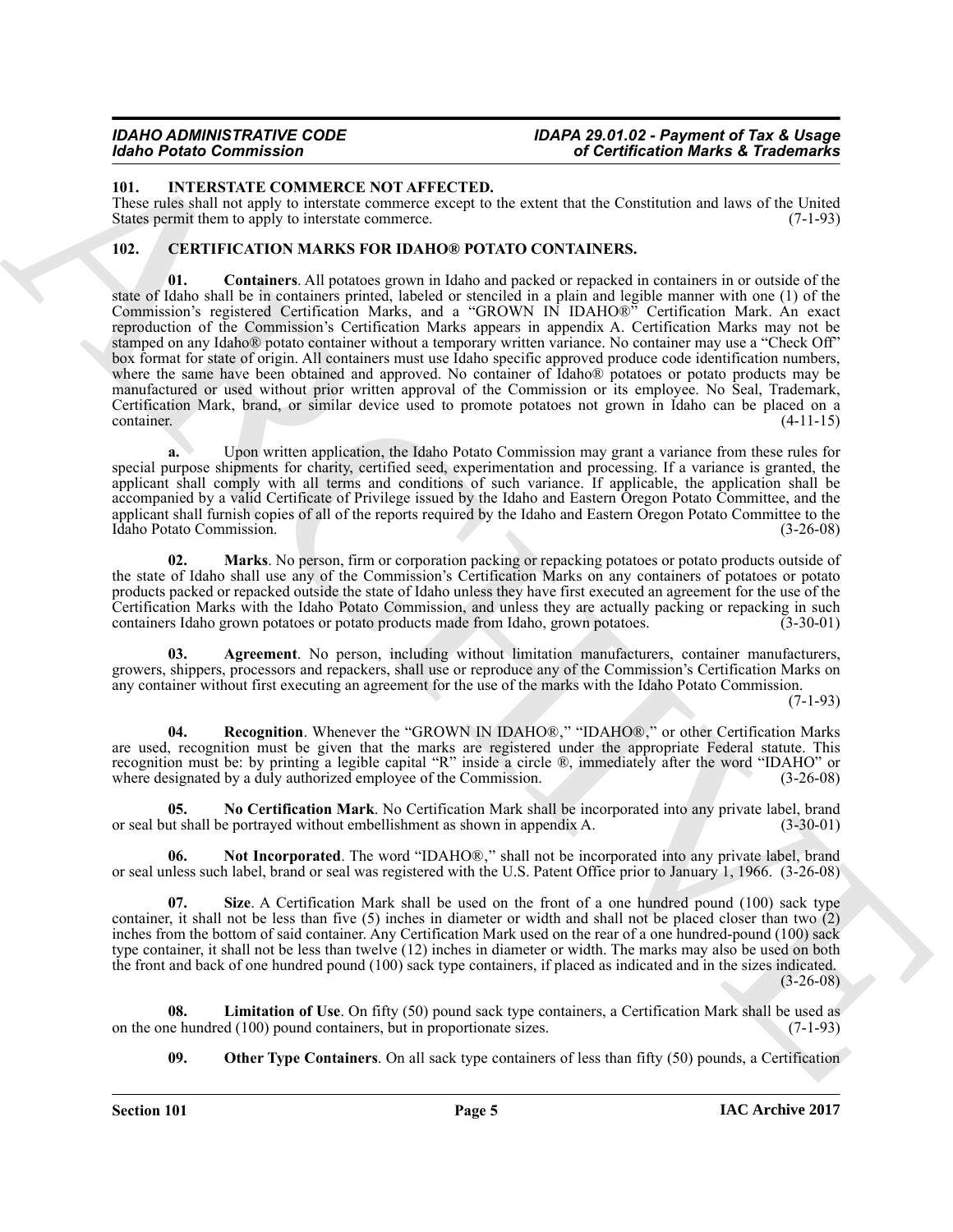Mark shall appear plainly visible on the front of the containers; and it shall be in relative proportion to brands, labels or other printed matter thereon, but not less than two and one quarter (2 1/4) inches in diameter or width. (4-11-15)

### <span id="page-5-0"></span>**10. Box Type Containers**. (3-30-01)

Mark Contents the base of the state of the contents of the Contents of the Schedule Rank Contents of the Schedule Rank Contents of the Contents of the Contents of the Contents of the Contents of the Contents of the Conten **a.** On all box type containers in which U.S. No. 1 grade Idaho® Potatoes will be packed, a Certification Mark shall be located on the front and back panels of the container and shall be not less than a width measurement of three and one half (3 1/2) inches and a length measurement of five and one half (5 1/2) inches so placed as to be plainly visible. Unless an approved product traceability sticker is used, the top one and three quarters  $(1\ 3/4)$  inches of the carton shall contain no preprinting on all four  $(4)$  sides of the container. The container shall be packed with an approved box bottom bearing Idaho® Potato Certification Marks as specified by the commission.

(4-11-15)

**b.** On all box type containers in which number two (2) grade Idaho, Potatoes will be packed, packing is permitted only when the following requirements are met: (3-30-01)

i. The container must be manufactured in a kraft, or non-colored cardboard material and may either be of a single or double piece construction that uses a box bottom bearing Idaho® Potato Certification Marks as specified by the commission; (4-11-15)

ii. The rectangular "Grown in Idaho®" certification mark shall be placed on each side and end panel of the container, with a width measurement of three and one-half  $(3 \frac{1}{2})$  inches and length measurement of five and one-half  $(5 \frac{1}{2})$  inches. The mark shall be located as shown in Appendix B;  $(3-26-08)$ one-half  $(5 \frac{1}{2})$  inches. The mark shall be located as shown in Appendix B;

iii. The certification mark "Idaho® Potatoes" shall be printed on all four (4) sides of the container in nch lettering in the locations shown in Appendix B;  $(3-26-08)$ one  $(1)$  inch lettering in the locations shown in Appendix B;

iv. The words "U.S. NO. 2" shall be printed on all four (4) sides of the container in one (1) inch lettering in the locations shown in Appendix B and on one (1) of the top flaps of the container; (3-30-01)

The top one and three quarters  $(1\ 3/4)$  inches of the carton shall contain no preprinting on all four ntainer;  $(3-30-01)$  $(4)$  sides of the container;

vi. One (1) of the elongated top flaps shall contain the "Grown in Idaho®" certification mark with a width of three and one-half  $(3 \frac{1}{2})$  inches and length of five and one-half  $(5 \frac{1}{2})$  inches, together with the certification mark "Idaho® Potatoes" in one (1) inch height and the words "U.S. NO. 2" in one (1) inch height;

 $(3-26-08)$ 

vii. Product code identification numbers on containers bearing the certification marks shall use Idaho codes where the same have been obtained and approved; and (3-15-02) specific codes where the same have been obtained and approved; and

viii. All other requirements regarding container packaging set forth in these rules and the license agreements of the Idaho Potato Commission apply to the use of this type of container. (3-30-01)

<span id="page-5-3"></span>**11. Tote Bin Type**. On all tote bin type containers, Certification Marks must be used on the front of said container but may be used elsewhere and shall not be less than twelve (12) inches in diameter or width. (7-1-93)

<span id="page-5-1"></span>**12. Identity of Commodity**. All containers bearing the marks shall specify the identity of the commodity contained therein and the name and place of business of the manufacturer, packer, licensee, or distributor of the commodity. Containers which do not comply with the rules of the Idaho Potato Commission shall not be used by any grower, dealer, handler, shipper, processor or out-of-state repacker for any potatoes or potato products subject to these rules.  $(3-26-08)$ 

**13.** Words Printed. All potatoes grown in Idaho and packed or repacked in Idaho shall have the words D IN IDAHO" printed on the container. "PACKED IN IDAHO" printed on the container.

<span id="page-5-4"></span><span id="page-5-2"></span>**14.** Sack Type Containers -- Fifty Pounds or Over. On all sack type containers for fifty (50) pounds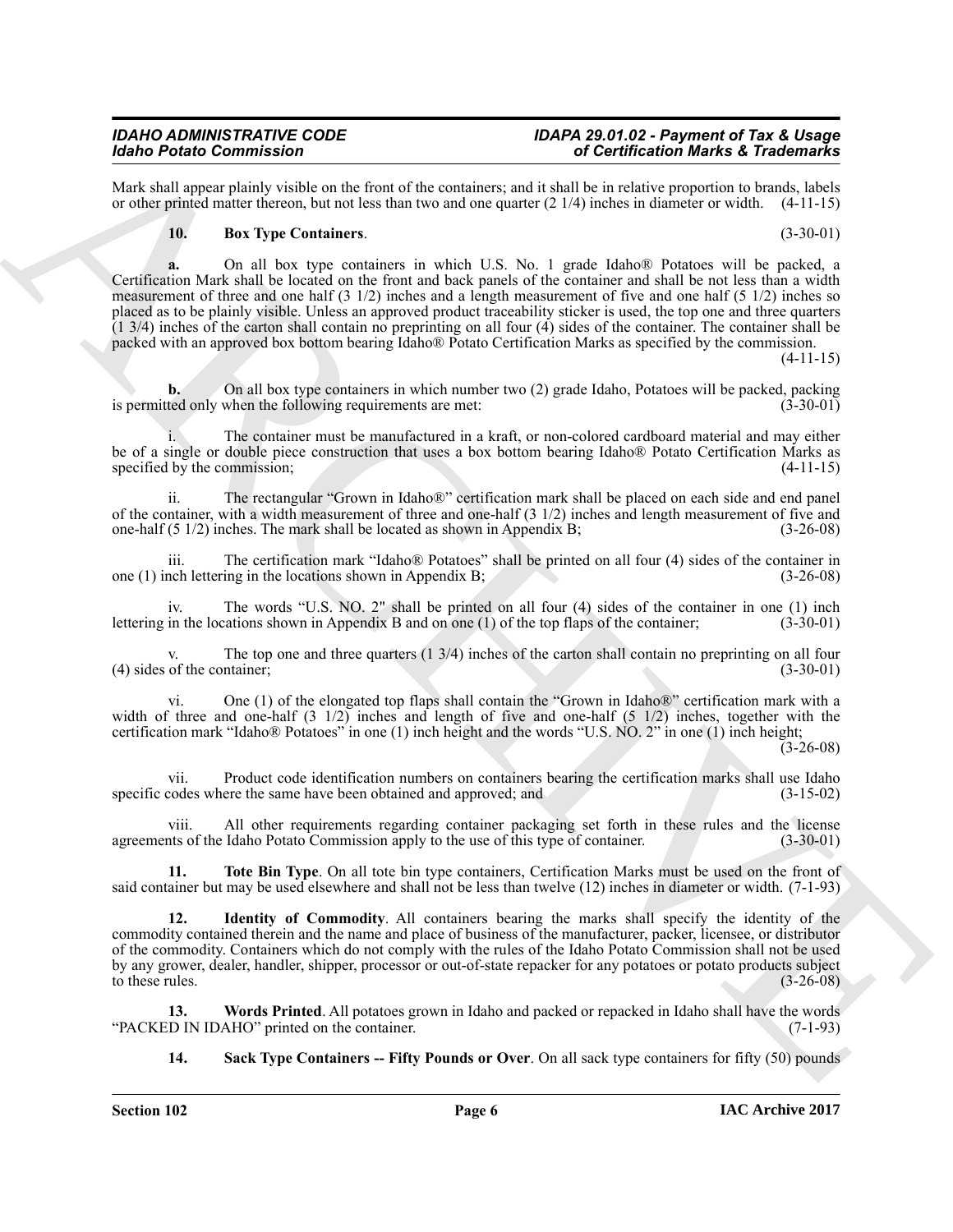or over the words "PACKED IN IDAHO" shall be located on the front lower half of the container but not closer than six (6) inches to the bottom thereof. (7-1-93) six  $(6)$  inches to the bottom thereof.

<span id="page-6-9"></span>**15.** Sack Type Containers -- Less Than Fifty Pounds. On all sack type containers containing less than fifty (50) pounds of potatoes the words "PACKED IN IDAHO" may be placed anywhere on the container but shall be so placed as to be plainly visible. (7-1-93)

<span id="page-6-7"></span>**16. Location of Words**. On all box type containers the words "PACKED IN IDAHO" may be located on the ends, sides or top of the container but shall be so placed as to be plainly visible. (7-1-93)

<span id="page-6-10"></span><span id="page-6-3"></span>**17.** Colors. All marks when used and the words "PACKED IN IDAHO" shall be in color or colors in with the color of the container. (7-1-93) contrast with the color of the container.

Moto Painter Contents (Alexandre Motella de la constitución de la constitución de la constitución de la constitución de la constitución de la constitución de la constitución de la constitución de la constitución de la con **18.** Use, Only in connection with potatoes and potato products grown within the state of Idaho may growers, handlers, shippers, processors and packers use the name "IDAHO®" in any mark, label or stencil applied to containers for such produce and products. The growers, dealers, handlers, shippers, processors, and packers of potatoes within the state of Idaho are not precluded from processing, packing and shipping potatoes grown outside the state of Idaho so long as such potatoes are not misrepresented or misbranded as Idaho® Potatoes. (3-26-0 the state of Idaho so long as such potatoes are not misrepresented or misbranded as Idaho® Potatoes.

<span id="page-6-4"></span>**19. Compulsory Printing**. Printing of the mark "GROWN IN IDAHO®" and the words "PACKED IN IDAHO" is compulsory on all potato containers printed or contracted for after December 1, 1964. (3-26-08)

<span id="page-6-6"></span>**20. Idahos**. The word "IDAHOS" shall not be used on any container for potatoes, potato products nor on any other printing or advertising material or correspondence used to identify or promote Idaho potatoes. (3-30-01)

<span id="page-6-5"></span>**21. Exemption**. Only shipments of certified seed potatoes to destinations outside of the state of Idaho pt from this rule. (7-1-93) are exempt from this rule.

**22. Other Rules**. Other rules on containers, grade and size are covered under Title 22, Chapter 9, Idaho d applicable marketing orders. (7-1-93) Code, and applicable marketing orders.

## <span id="page-6-0"></span>**103. BRANDING, AND GRADE AND PACKAGING REQUIREMENTS OF STATE BRAND.**

# <span id="page-6-8"></span><span id="page-6-2"></span><span id="page-6-1"></span>**01. Branding or Marking of Individual IDAHO® Potatoes**. (3-26-08)

**a.** Idaho<sup>®</sup> potatoes are considered to be branded when they are individually marked or identified as such. The methods of branding shall include: marking of individual potatoes by ink, heat, light, labeling, stickering, or puncturing and such other methods as may from time to time be authorized by the Idaho Potato Commission.

(3-15-02)

**b.** The certification mark "Idaho®" shall be one (1) inch in length and one-quarter (1/4) inch in height ior Idaho Potato Commission written approval is secured and granted for any variance. (3-26-08) unless prior Idaho Potato Commission written approval is secured and granted for any variance. (3-26-08)

**c.** The purchase or the leasing or use of branding machines shall be entirely voluntary. (7-1-93)

**d.** There shall be no limitations on the size and type of containers in which branded potatoes may be s long as they meet the licensing requirements of Rule 102. (7-1-93) packed as long as they meet the licensing requirements of Rule  $102$ .

Grade for branding shall be U.S. No. 1 or better (as defined in the U.S. Standards effective March less than two (2) inches in diameter or four (4) ounces in weight. (7-1-93)  $27, 1991$ ) and not less than two  $(2)$  inches in diameter or four  $(4)$  ounces in weight.

**f.** Only Certification Marks owned or administered by the Idaho Potato Commission may be branded on potatoes grown in Idaho unless prior Idaho Potato Commission approval in writing is secured and granted for the use of additional words or designs. (3-15-02)

The operation of branding the word "Idaho®" upon potatoes shall be carried on only by licensees of the Idaho Potato Commission, and only upon such terms and conditions that will insure that only Idaho grown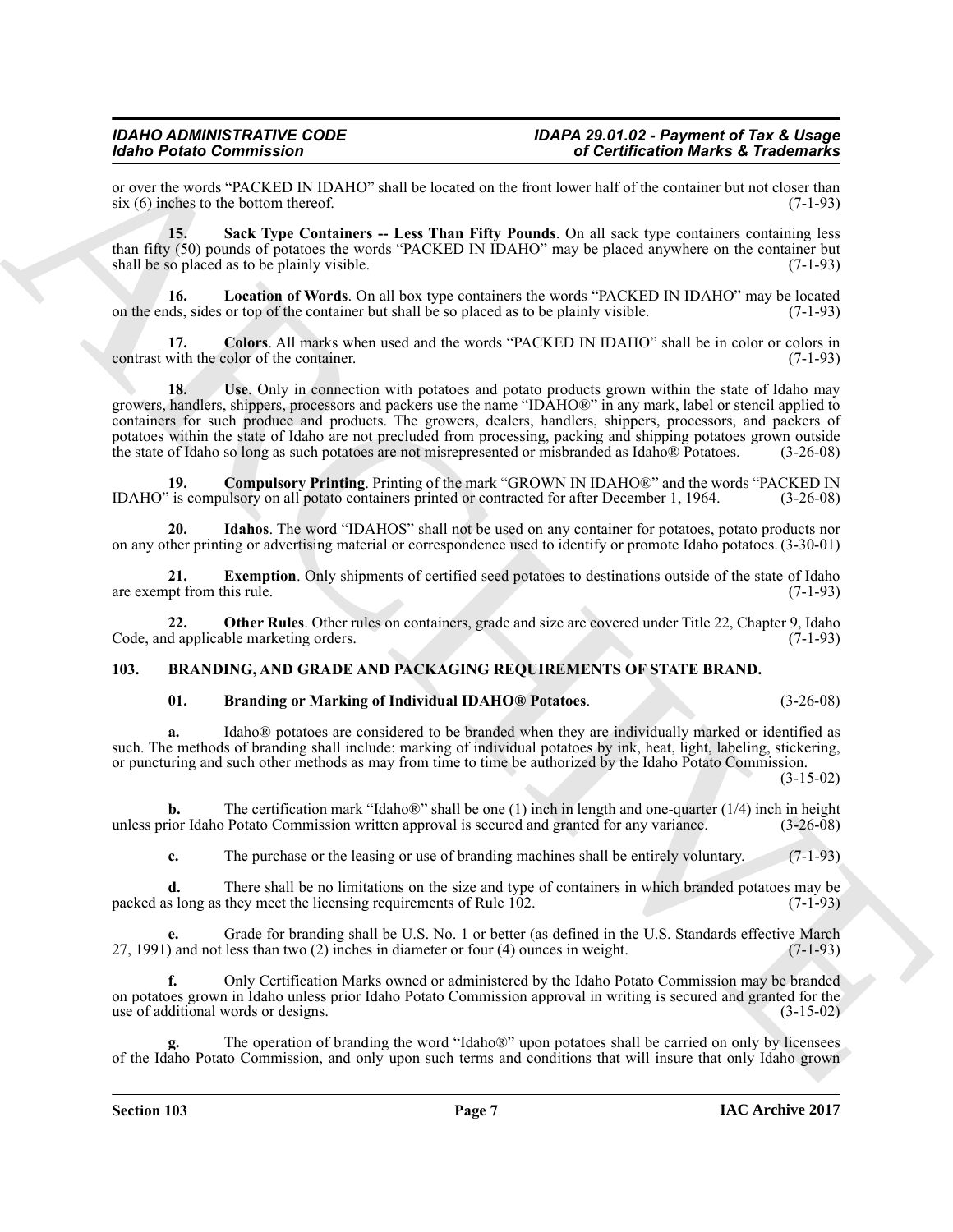| potatoes are branded as such. | $(3-15-02)$ |  |
|-------------------------------|-------------|--|
|                               |             |  |

<span id="page-7-2"></span><span id="page-7-1"></span>

| a. | Mature. |  |  | $(7-1-93)$ |
|----|---------|--|--|------------|
|----|---------|--|--|------------|

|                                 | <b>Idaho Potato Commission</b>                                                                                                                                                                                                                                                                                                                                                                                                                                                                                                  | of Certification Marks & Trademarks |  |  |
|---------------------------------|---------------------------------------------------------------------------------------------------------------------------------------------------------------------------------------------------------------------------------------------------------------------------------------------------------------------------------------------------------------------------------------------------------------------------------------------------------------------------------------------------------------------------------|-------------------------------------|--|--|
| potatoes are branded as such.   |                                                                                                                                                                                                                                                                                                                                                                                                                                                                                                                                 | $(3-15-02)$                         |  |  |
| h.                              | All varieties of potatoes grown in Idaho may be so branded.                                                                                                                                                                                                                                                                                                                                                                                                                                                                     | $(3-15-02)$                         |  |  |
|                                 | No person, firm or corporation may brand the word "Idaho®" on potatoes or sell machinery for the<br>purpose of branding potatoes with any of the Idaho certification marks unless granted the right to do so by written<br>agreement with the Idaho Potato Commission.                                                                                                                                                                                                                                                          | $(3-15-02)$                         |  |  |
|                                 | Branded potatoes must use Idaho specific, approved produce code identification numbers, where<br>the same have been obtained and approved.                                                                                                                                                                                                                                                                                                                                                                                      | $(3-15-02)$                         |  |  |
| $(5.37)$ mm.                    | On all branded potatoes using a standard size sticker, the Certification Mark "Idaho® Potatoes"<br>shall be printed in eight (8) point type and the Certification Mark "Grown in Idaho®" shall be printed with a<br>minimum height of eight point one hundred twenty-nine (8.129) mm and minimum width of five point thirty-seven                                                                                                                                                                                               | $(3-15-02)$                         |  |  |
| 02.<br>additions or exceptions: | State Brand Grade and Packaging Requirements. Idaho® potatoes shall meet all requirements<br>of U.S. Extra No. 1 as defined in the U.S. Standards for Grades of Potatoes, March 27, 1991, with the following                                                                                                                                                                                                                                                                                                                    | $(7-1-93)$                          |  |  |
| a.                              | Mature.                                                                                                                                                                                                                                                                                                                                                                                                                                                                                                                         | $(7-1-93)$                          |  |  |
| b.                              | Fairly well shaped. Defined as excluding the lower limits of such classification.                                                                                                                                                                                                                                                                                                                                                                                                                                               | $(7-1-93)$                          |  |  |
|                                 | Appearance as related to russeting. Defined: at least seventy five percent (75%) of the surface of<br>the individual potato shall be moderately netted which means the netting will be solid net-like in appearance.                                                                                                                                                                                                                                                                                                            | $(7-1-93)$                          |  |  |
| d.<br>Standards.                | Size shall be two and one eighth $(2-1/8)$ inches in diameter and four (4) ounces minimum, eleven<br>(11) ounces maximum. Each lot shall meet the specifications of Size A as defined in 51.1545, Table I(2) of the                                                                                                                                                                                                                                                                                                             | $(7-1-93)$                          |  |  |
| e.                              | Tolerances for grade defects are defined in 51.1546(a)(2), for U.S. No. 1.                                                                                                                                                                                                                                                                                                                                                                                                                                                      | $(7-1-93)$                          |  |  |
| f.                              | All other tolerances and definitions of the Standards apply.                                                                                                                                                                                                                                                                                                                                                                                                                                                                    | $(7-1-93)$                          |  |  |
| 03.                             | Packaging.                                                                                                                                                                                                                                                                                                                                                                                                                                                                                                                      | $(7-1-93)$                          |  |  |
| a.                              | Container Requirement: Maximum size not to exceed twenty (20) pounds.                                                                                                                                                                                                                                                                                                                                                                                                                                                           | $(7-1-93)$                          |  |  |
|                                 | Miscellaneous Requirements: Use of the state brand packaging shall be entirely voluntary. Potatoes<br>grown only in Idaho may be packed in state branded containers. State branded containers shall be packed only in<br>Idaho. All varieties of potatoes grown in Idaho may be packed in state branded containers. The Commission shall<br>require a written agreement between the Idaho Potato Commission and Idaho packers for the use of the state brand.<br>All state branded containers shall be Federal-State inspected. | $(3-15-02)$                         |  |  |
| $c_{\cdot}$<br>container.       | The grade used in state brand containers shall be as defined in Rule 103.03 and "Idaho State Code"<br>22-908" and "Federal-State Inspected" shall be printed in three-eights (3/8) inch or larger letters, on front of each                                                                                                                                                                                                                                                                                                     | $(7-1-93)$                          |  |  |
| d.                              | If individually branded Idaho® potatoes are packaged in state brand packaging they must meet<br>grade requirements as defined in Rule 103.03.                                                                                                                                                                                                                                                                                                                                                                                   | $(7-1-93)$                          |  |  |
| 104.                            | REPORTING, LABELING AND REVOCATION.                                                                                                                                                                                                                                                                                                                                                                                                                                                                                             |                                     |  |  |
|                                 |                                                                                                                                                                                                                                                                                                                                                                                                                                                                                                                                 |                                     |  |  |

# <span id="page-7-4"></span><span id="page-7-3"></span><span id="page-7-0"></span>**104. REPORTING, LABELING AND REVOCATION.**

**Section 104 Page 8**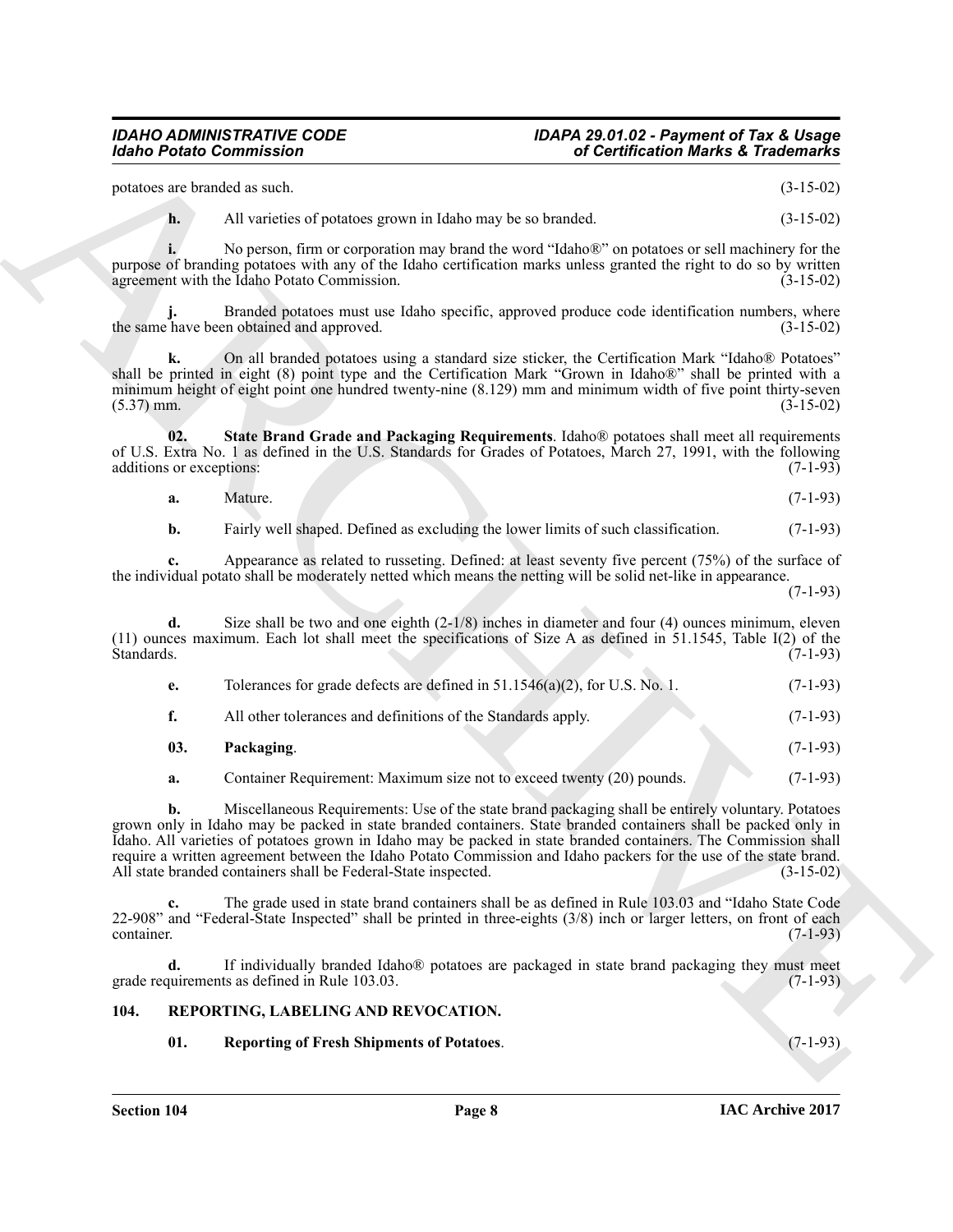**a.** Effective July 1, 1976, growers, dealers, handlers, and shippers of Idaho® potatoes are required to report shipments of all fresh Idaho grown potatoes giving information as to weight, packaging and type of receiver. Reporting forms will be furnished for this information by the Idaho Potato Commission. All information received will be kept in strictest confidence as to individual shipments. (3-26-08)

**b.** The purpose of this information is to provide the Idaho Potato Commission with information concerning fresh potato sales in geographical marketing areas receiving Idaho® grown potatoes to enable it to design and evaluate advertising and marketing programs. (7-1-93)

# <span id="page-8-0"></span>**02. Labeling Containers of Fresh Idaho® Potatoes to Indicate the Variety Packed Therein**.

(3-26-08)

**a.** All potatoes grown in Idaho that are packed or repacked in containers in Idaho, or packed or repacked in containers outside of Idaho under an out-of-state packer license agreement, shall be packed or repacked in containers that are printed, marked, labeled or stenciled in a plain and legible manner that identifies the variety packed therein. (7-1-97) packed therein.

**b.** No container may contain more than one (1) variety of potato, except as provided by written variance for non-russet variety potatoes. (3-26-08)

Any mark, label or stencil required by this rule shall be conspicuously placed on the container and contrasting with the background and shall be of a size determined as follows: (7-1-93) printed in a color contrasting with the background and shall be of a size determined as follows:

For bags and other containers holding one hundred (100) pounds of potatoes or more, the letters of the label shall be at least one (1) inch high; (7-1-93)  $(7-1-93)$ 

ii. For bags and other containers holding fifty  $(50)$  pounds or more of potatoes, but less than one  $(100)$  pounds, the letters of the label shall be at least three-fourths  $(3/4)$  of an inch high;  $(7-1-93)$ hundred (100) pounds, the letters of the label shall be at least three-fourths  $(3/4)$  of an inch high;

iii. For bags or other containers holding less than fifty (50) pounds of potatoes, the letters on the label  $(7-1-93)$  (7-1-93) shall be five-eights  $(5/8)$ <sup>7</sup> of an inch high.

For containers holding less than five  $(5)$  potatoes, the letter on the label shall be in a size that is plainly visible and approved in writing by a duly authorized Commission employee. (3-26-08)

**Extra Consension Consensus a state of the singular consensus and a state of the singular state of the singular state of the singular state of the singular state of the singular state of the singular state of the singula d.** Any person seeking authorization to comply with this rule in a manner other than that specified herein shall submit a written request to the Commission for approval of an alternate method of compliance, which alternative method shall be in substantial compliance with these standards and which request shall describe in detail the proposed alternate method of compliance. The Executive Director of the Commission or a duly authorized employee shall have the authority and responsibility to review such requests and rule whether they should be allowed, said determination to be based upon a finding that such alternate method has nor has not been shown to comply with the purpose and meet the standards of this rule; provided, any interested person may request in writing that the Commission grant a de novo review of said request at a subsequent regular meeting deemed convenient and appropriate by the Commission, which request the Commission may in its discretion, either grant or deny. (3-26-08)

**e.** No potatoes grown in Idaho and packed or repacked in containers in Idaho, or packed or repacked outside of Idaho under an out-of-state packer license agreement, shall carry or be printed, labeled or identified with the GROWN IN IDAHO® or IDAHO® marks unless this rule is fully complied with as respects said potatoes.

 $(7-1-93)$ 

**f.** All persons growing potatoes in Idaho or packing or repacking in containers in Idaho, or packing or repacking outside of Idaho under an out-of-state license agreement, shall have the affirmative duty to avoid and refrain from ambiguous or misleading practices, acts or representations and to eliminate the same in marketing or handling Idaho® potatoes if such practice does or is likely to mislead any purchaser or consumer regarding the quality and variety of Idaho® potatoes purchased by such buyer or consumer. (7-1-93) quality and variety of Idaho® potatoes purchased by such buyer or consumer.

**g.** All persons licensed as of October 31, 2007, shall have until August 31, 2008, to use existing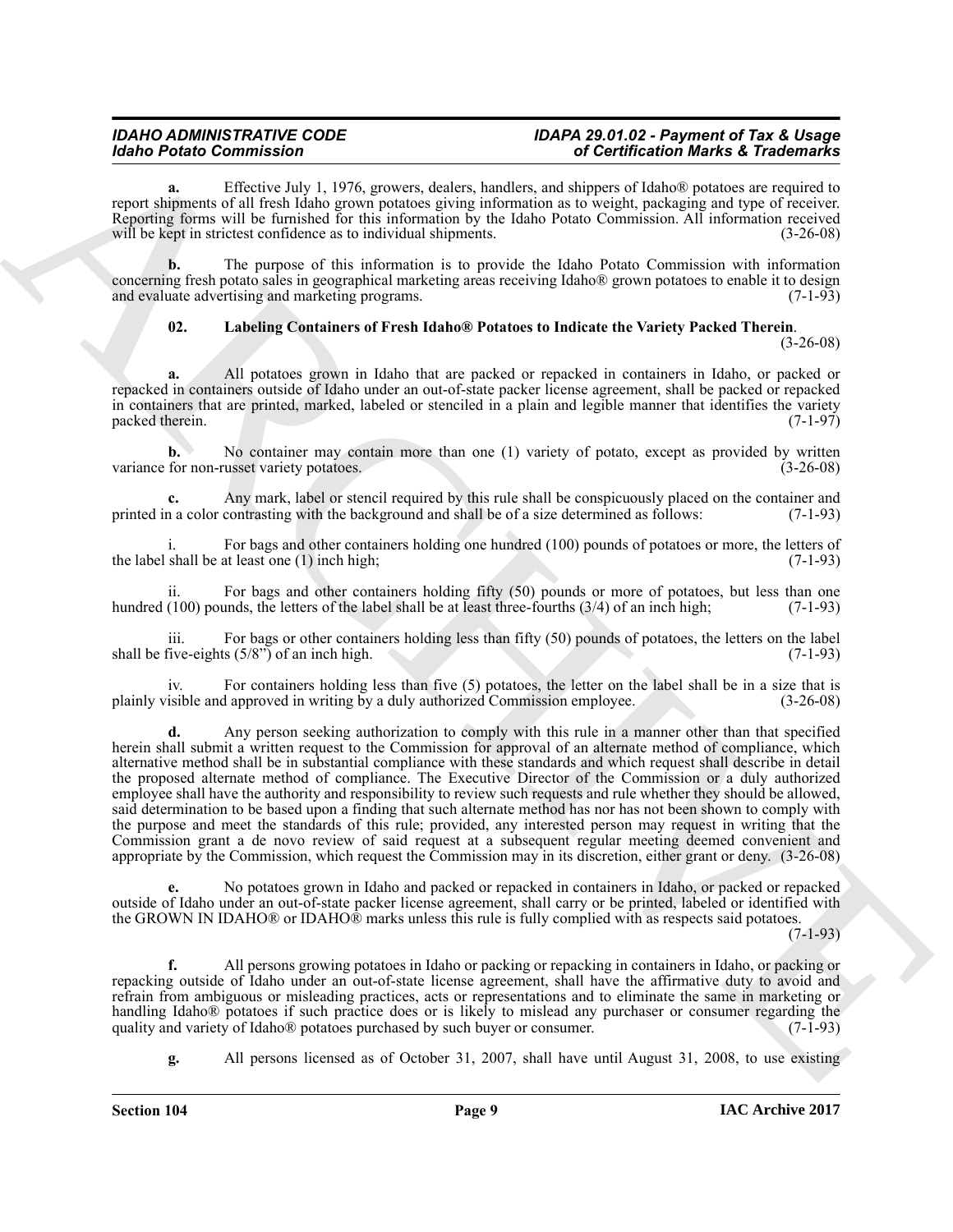supplies of containers and such use of existing supplies of containers shall not be a violation of Rule 104.02.a. or 104.02.b. (3-26-08)  $104.02 \text{ b.}$  (3-26-08)

# <span id="page-9-6"></span>**03. Revocation of Right to Use Marks**. (7-1-93)

**a.** The Commission shall have the power to revoke the right of any person, firm or corporation to use any of the Commission's Certification Marks or Trademarks if such person, firm or corporation fails to pay any advertising tax assessed against it, license fees, or royalties, or fails to comply with any of these rules or applicable  $l$ aw.  $(3-26-08)$ 

**b.** Revocation of the right to use the Certification Marks or Trademarks shall not occur without reasonable notice of at least twenty  $(20)$  days and an opportunity for a hearing pursuant to Section 67-5242, Idaho Code. However, where the Executive Director determines that expedited action is necessary, he may:  $(3-2$ Code. However, where the Executive Director determines that expedited action is necessary, he may:

Issue an order immediately suspending the right to use any of the Commission's Certification Marks or Trademarks pending a hearing, which hearing shall be held within twenty (20) days from the Executive Director's order; or (3-26-08) Director's order; or

ii. Issue an order conditioning the right to use any of the Commission's Certification Marks or Trademarks pending a hearing, which hearing shall be held within twenty (20) days from the Executive Director's  $\sigma$ order; or  $(3-26-08)$ 

iii. Issue an order directing that the user of the Commission's Certification Marks or Trademarks show by the right to use the marks should not be suspended or conditioned further. (3-26-08) cause why the right to use the marks should not be suspended or conditioned further.

# <span id="page-9-1"></span><span id="page-9-0"></span>**105. ADDITIONAL LABELING REQUIREMENTS, POTATOES (RULE 105).**

<span id="page-9-5"></span>**01. Disclosure of Geographic Growing Area of Origin upon Potato Containers**. All persons doing business in the state of Idaho are required to disclose the growing area of origin upon all potato containers in accordance with this rule and Section 22-1207, Idaho Code. For purposes of these rules, doing business in the state of Idaho means the doing of any of the acts which would subject a person to the jurisdiction of the courts of this state or defined in Section 5-514, Idaho Code. defined in Section  $5-514$ , Idaho Code.

<span id="page-9-2"></span>**02. Compliance for Idaho Grown Potatoes**. For potatoes "Grown in Idaho®," this rule is complied meeting the requirements of Rule 102. (10-26-94) with by meeting the requirements of Rule 102.

<span id="page-9-4"></span>**03. Compliance for Private Brands or Labels That Reference Idaho Locations**. Private brands or labels of containers that reference an Idaho location, geographical feature or otherwise attempt to imply directly or indirectly that a container of potatoes contains potatoes grown in Idaho when in fact such is not the case are<br>prohibited. (10-26-94) prohibited. (10-26-94)

Monito Painto Commission Commission Commission Commission Commission Commission Commission Commission Commission Commission Commission Commission Commission Commission Commission Commission Commission Commission Commissio **04. Compliance for Private Brands or Labels That Do Not Reference Idaho Locations**. Private brands or labels that do not reference an Idaho location, geographical feature or otherwise attempt to imply directly or indirectly that a container of potatoes contains potatoes grown in Idaho when in fact such is not the case, but only have an Idaho address on the container, are permitted when approved by the commission or its designee. This rule is complied with by private brands or labels that: (10-26-94) complied with by private brands or labels that:

- <span id="page-9-3"></span>**a.** Meet the requirements of Rule 104.02.c.; (10-26-94)
- **b.** State the geographical state of origin of the potatoes followed by the word "potatoes"; and (10-26-94)

**c.** The lettering size of the Idaho address on the container does not exceed one-half (1/2) inch for containers fifty (50) pounds or greater and one-quarter (1/4) inch for containers less than fifty (50) pounds. For example, for potatoes grown in the state of Washington, the phrase "Washington potatoes" would comply with these rules. The use of the words "Grown in" preceding the state of origin is prohibited. (10-26-94)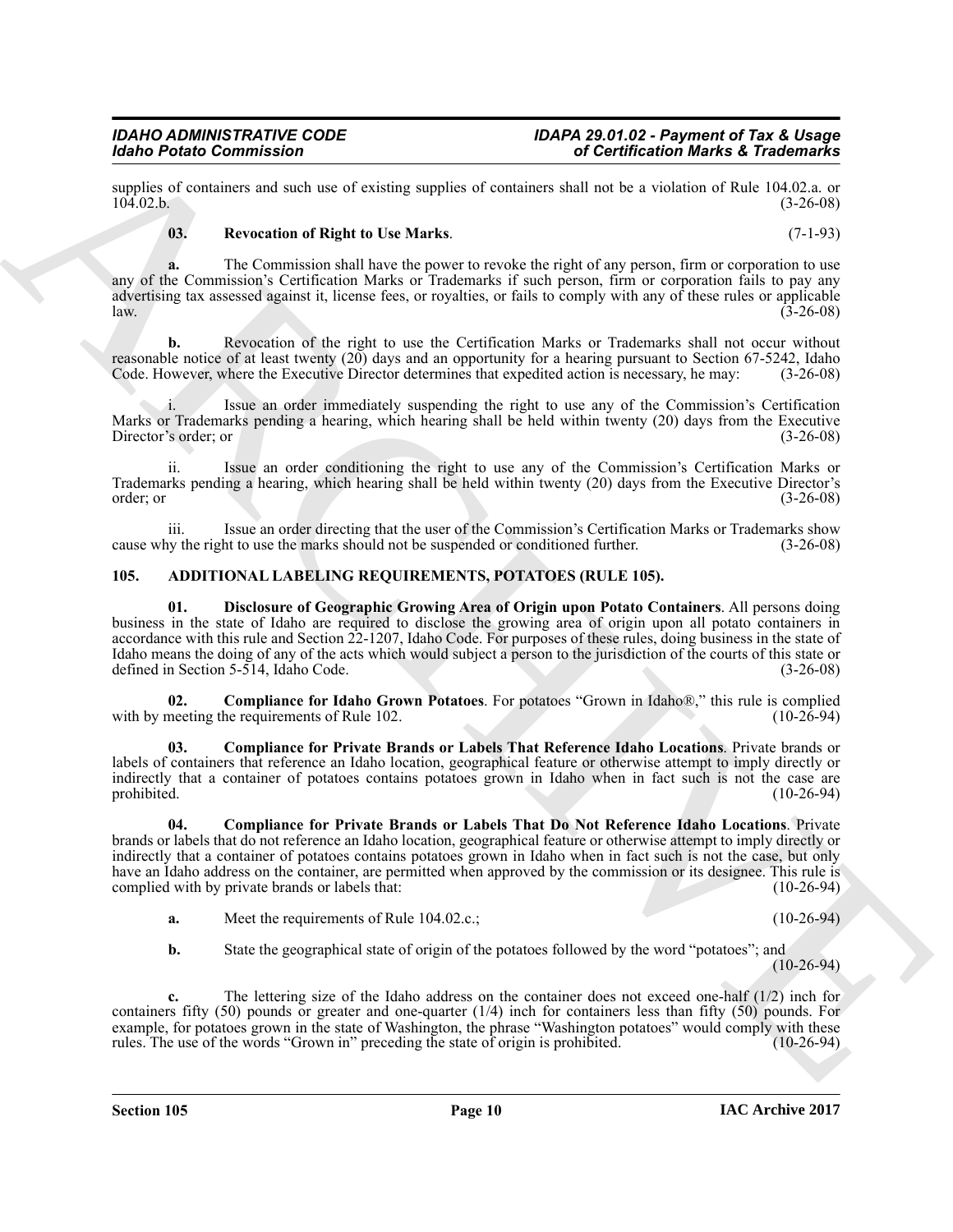# <span id="page-10-4"></span><span id="page-10-0"></span>**106. ADDITIONAL REQUIREMENTS FOR USE OF TRADEMARKS (RULE 106).**

<span id="page-10-6"></span>**01. Marks**. No person is permitted to use any trademark owned or administered by the Commission uthorized to do so pursuant to a license agreement entered into with the Commission. (3-26-08) unless authorized to do so pursuant to a license agreement entered into with the Commission.

<span id="page-10-5"></span>**02. Agreement**. Trademarks owned or administered by the Commission may be licensed for use as dunder federal and state law and as authorized by the Commission. (3-26-08) permitted under federal and state law and as authorized by the Commission.

<span id="page-10-8"></span>**03.** Royalty Fees. In addition to license fees, the Commission may set royalty fees for the use of trademarks. (3-26-08) trademarks. (3-26-08)

**04.** Reproductions. Exact reproductions of the trademarks owned or administered by the Commission orth in Appendix C of these rules. are set forth in Appendix C of these rules.

<span id="page-10-2"></span><span id="page-10-1"></span>**107. -- 999. (RESERVED)**

<span id="page-10-7"></span>

<span id="page-10-3"></span>**APPENDIX B**

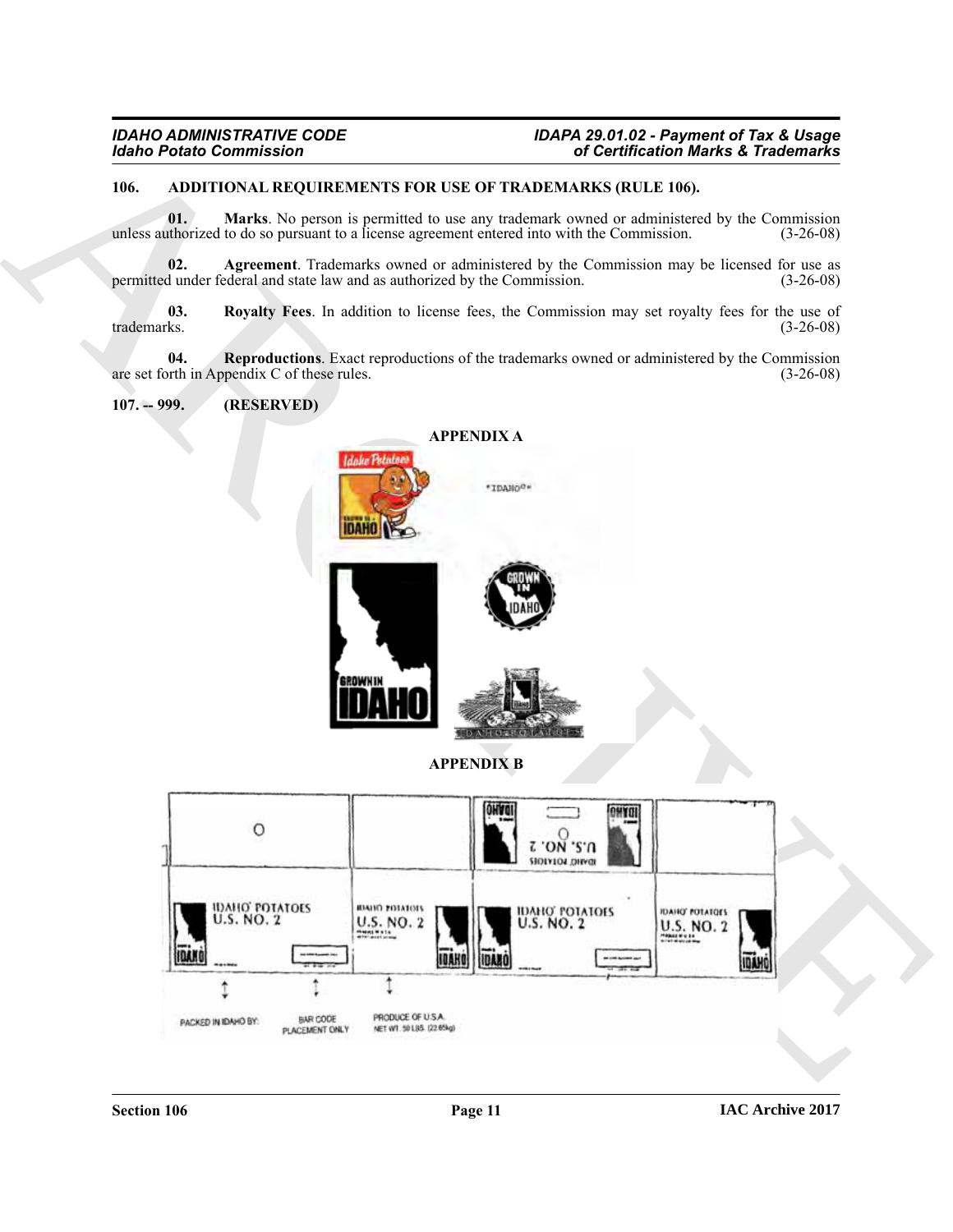**APPENDIX C**

<span id="page-11-0"></span>